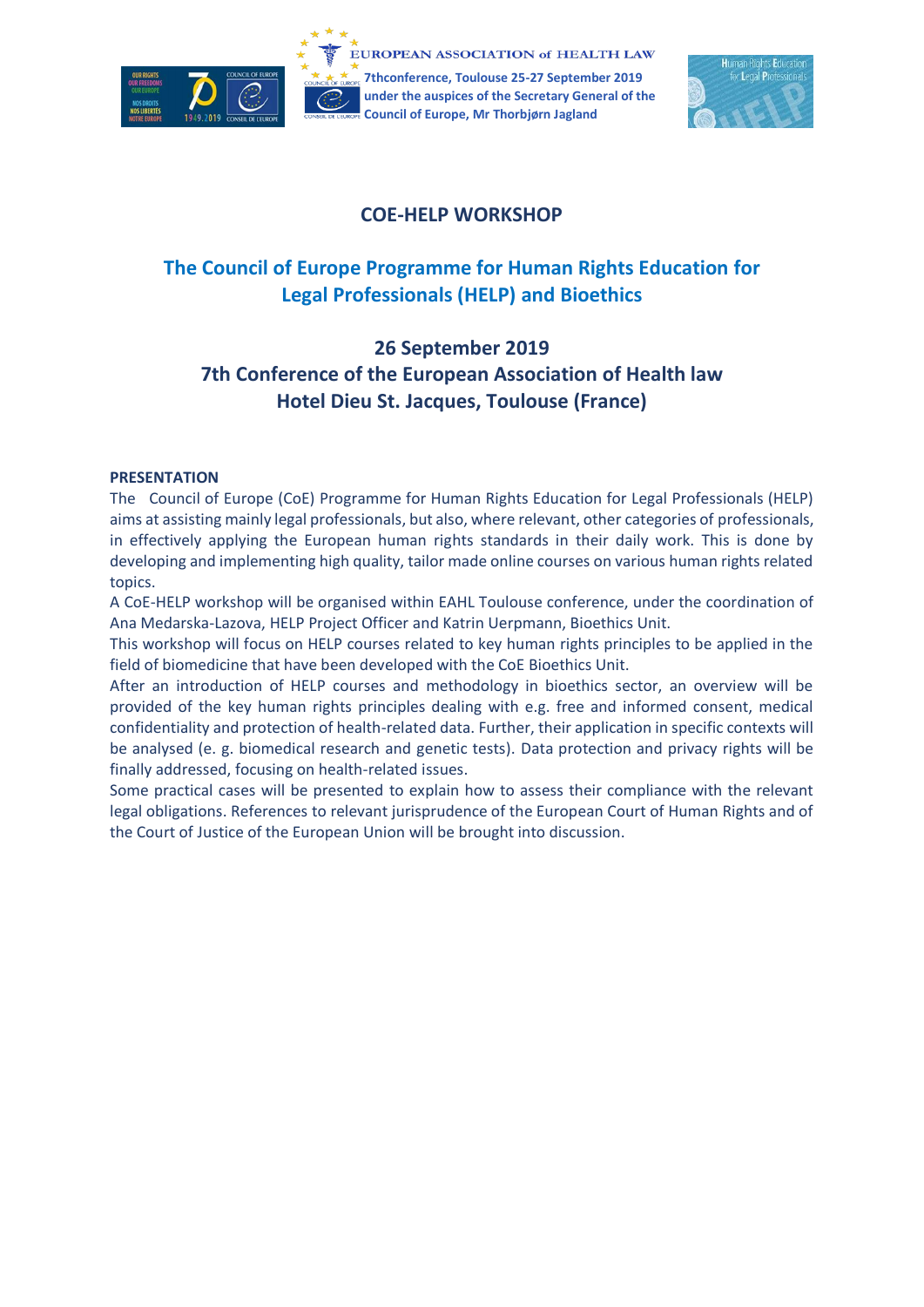



## **AGENDA**

### **Coordinators**

Ana Medarska-Lazova, HELP Project Officer, CoE Katrin Uerpmann, Administrator, Bioethics Unit, CoE

#### **Chairman**

**Laurence Lwoff**, Head of Bioethics Unit, CoE **Annagrazia Altavilla**, European Association of Health Law Board of Directors – France Representative - Espace de Réflexion Ethique PACA-Corse

#### **INTRODUCTION**

[HELP courses](http://help.elearning.ext.coe.int/) and th[e HELP Methodology](https://www.coe.int/en/web/help/help-training-methodology) : HELP courses developed jointly by the CoE Bioethics and HELP Units **Ana Medarska-Lazova** (HELP Unit, CoE)

#### **COURSES**

Key human rights principles in Biomedicine I (Introduction) **Ivana Roagna**, Attorney, Human Rights trainer, Asti – (Italy)

Key human rights principles in Biomedicine II (Free and Informed Consent, Medical Confidentiality) **Katrin Uerpmann** (Bioethics Unit, CoE)

The application of key human rights principles in Biomedicine in specific contexts (Biomedical research and genetic tests) **Fabio Macioce**, Professor of Legal Theory and Bioethics, LUMSA University, Rome – (Italy)

Data Protection and Privacy Rights **Raluca Bercea**, PhD, Lecturer at the Faculty of Law, Timisoara University – (Romania)

#### **Debate & Final remarks**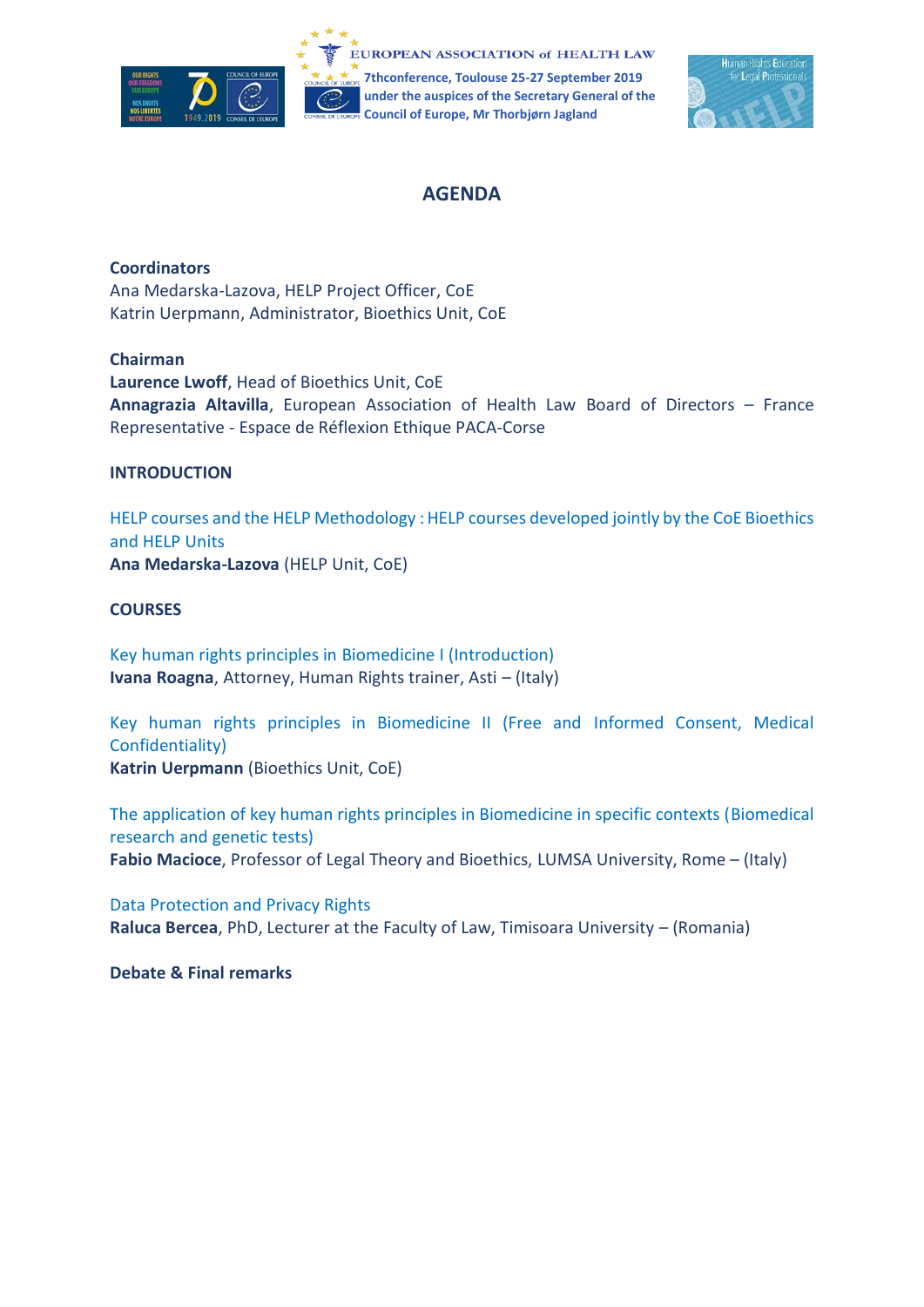

**7thconference, Toulouse 25-27 September 2019 under the auspices of the Secretary General of the Council of Europe, Mr Thorbjørn Jagland**



## **SPEAKERS' LIST**

## **ANNAGRAZIA ALTAVILLA**



Lawyer and former Professor at Aix-Marseille University, Annagrazia ALTAVILLA is responsible of International Relations of Espace Éthique PACA-Corse (Bioethics Research Centre AP-HM/Aix-Marseille University – France). As French representative in the board of Directors of the European Association of Health Law, she is also co-organizer of the  $7<sup>th</sup>$  EAHL Conference.

As legal advisor and researcher, she has developed a long-standing experience in the field of Health Law and Bioethics. Annagrazia ALTAVILLA is expert/legal advisor of several EU/IMI founded projects.

As expert in ethics and patient rights, she was appointed by the European Commission as member of the European Medicine Agency (EMA) Paediatric Committee for three years. She was also member of the (EMA) Working Group for Third Countries Clinical Trials, as well as rapporteur of the *"Reflection paper on ethical and GCP aspects of clinical trials conducted outside of the EU/EEA".*

Annagrazia ALTAVILLA is author of a book and about 50 publications in national and international journals. Speaker invited in more than 60 conferences in 15 countries as well as in European Institutions (European Commission, European Parliament, European Medicine Agency, Council of Europe), she has also lectured in Italian, French, Spanish, Belgium and Polish universities. She was member of the scientific/organization committees of several international conferences and courses and of the European School in Health Law and Bioethics (2006-2016).

After having obtained LL.M in Health Law in Italy and in France she was awarded a PhD in Sciences of Life and Health /Ethics (Robert Schuman Foundation fellowship) and an HDR ("Habilitation à Diriger les Recherches ») in France. She completed her education by an Executive Programme on Negotiations at Harvard Law School.

## **RALUCA BERCEA**



Raluca BERCEA is a Romanian law professor at the Law Faculty in Timisoara, a lawyer and a training expert of the Council of Europe. Her research mainly focuses on European Union law and the Theory of Legal Comparison.

Since 2017, she is a trainer in the European Law of Human Rights of the Council of Europe, and since 2016 a representative of the Romanian National Union of Bars Association in the Council of Europe's "HELP" training department.

As a training expert of the Council of Europe, she has held continuous professional training programs for magistrates and lawyers in the fields of data protection anti-discrimination.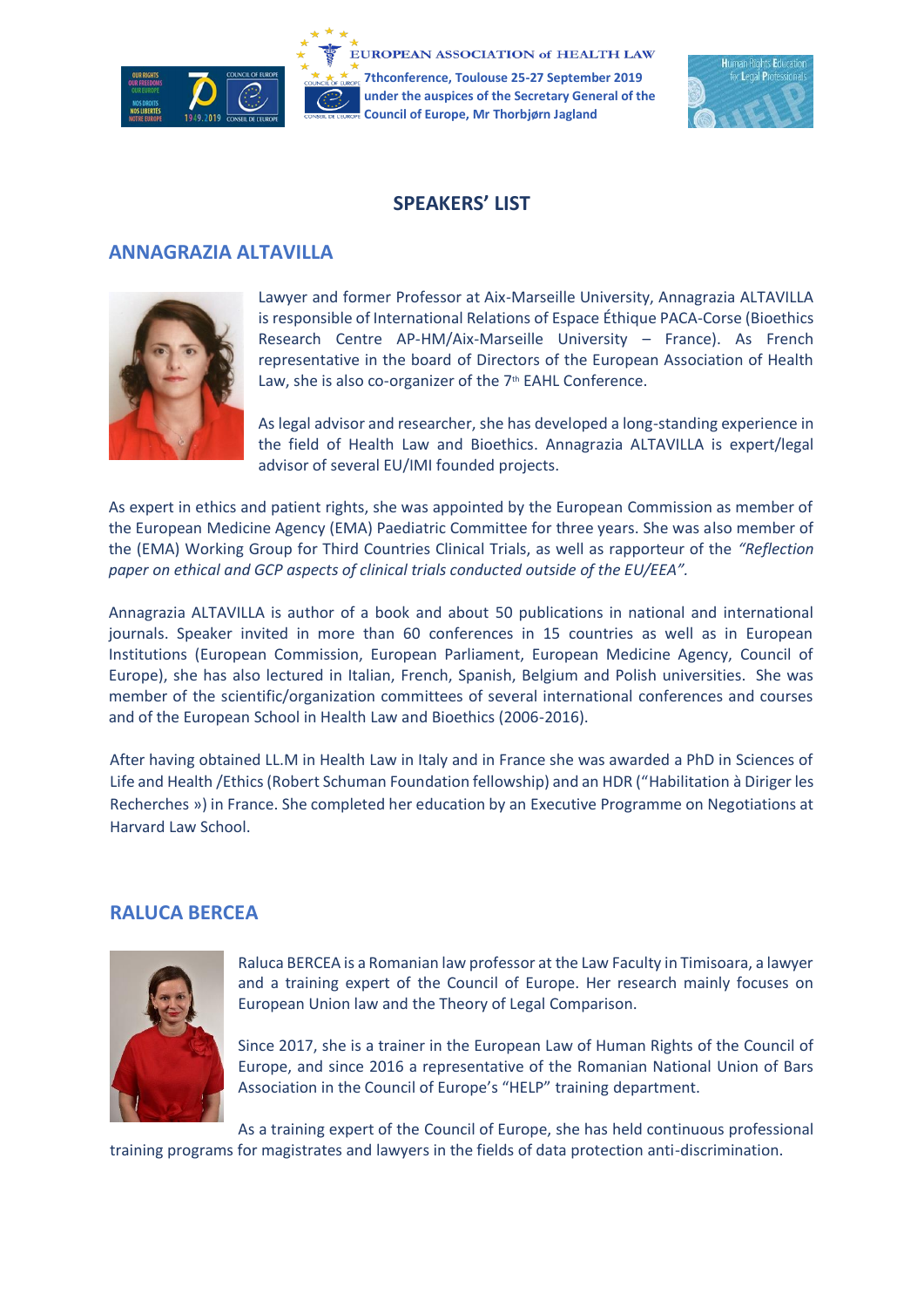

**7thconference, Toulouse 25-27 September 2019 under the auspices of the Secretary General of the Council of Europe, Mr Thorbjørn Jagland**



## **LAURENCE LWOFF**



Laurence LWOFF holds a MSc. in reproductive physiology from the University of Paris VI – Jussieu (France).

She then obtained her degree in agronomy from the Institut National Agronomique Paris-Grignon (France) in 1986 and received her PhD in molecular biology in 1989.

She joined the Council of Europe in 1991, where she was entrusted with the responsibilities of the Secretariat of the Conventions concerning the use of animals in agriculture and science, in the Directorate of Legal Affairs. In 1999, her responsibilities were extended to biotechnology. She was the Secretary of the International Conference of the Council of Europe on Ethical Issues Arising from the Applications of Biotechnology (Oviedo, Spain, May 1999). In 2002, she joined the Bioethics Department where she has been responsible in particular for the activities on human genetics and on the protection of the human embryo and the foetus. She was the Secretary of the Group in charge of the elaboration of the Additional Protocol to the Convention on Human Rights and Biomedicine, concerning Genetic Testing for Health Purposes.

Since 2012, she is the Head of Bioethics Unit in the Human Rights Directorate, and Secretary of the Committee on Bioethics (DH-BIO), intergovernmental committee in charge of the activities on the protection of human rights in the biomedical field, at the Council of Europe.

## **FABIO MACIOCE**



Fabio Macioce is full professor of Legal Theory and Bioethics at the Lumsa University of Rome.

His research interests focus on immigration and social integration, multiculturalism, group rights and individual rights, bioethics, law and religion and discursive ethics and law.

Professor Macioce spent research periods as a visiting scholar at the Centre for Socio-Legal Studies, University of Oxford (2014), as a visiting professor at the Facultad de Derecho, Universidad de Valencia (2017) and as faculty visitor at the

Centre for Law, Medicine and Life Sciences, Cambridge University (2018).

As a certified trainer in the Council of Europe's HELP Training Methodology, Professor Macioce coauthored the HELP Course on Bioethics and co-tutored its first cross-border launch in the beginning of 2019.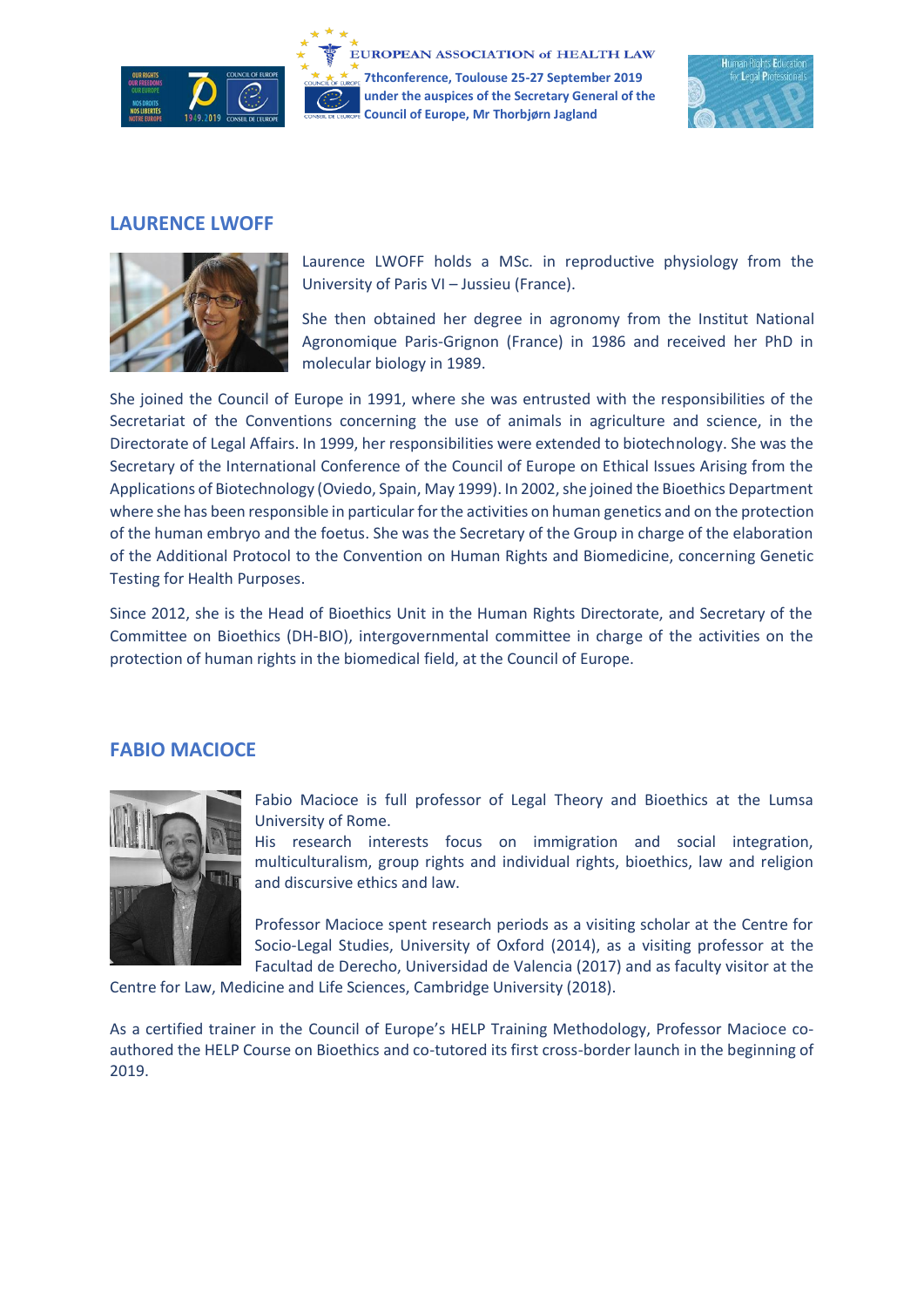

**7thconference, Toulouse 25-27 September 2019 under the auspices of the Secretary General of the Council of Europe, Mr Thorbjørn Jagland**



## **ANA MEDARSKA-LAZOVA**



Ana MEDARSKA-LAZOVA has been working at the Council of Europe HELP Secretariat since February 2019. She is involved in the development and implementation of a series of HELP courses, including the course on Key human rights principles in Biomedicine.

Before that, she worked at the Registry of the European Court of Human Rights as a case-processing lawyer (2012-2016).

Part of her previous background involves project management and working in civil society on human rights issues.

She is a lawyer, with a Master of Laws in Human Rights.

## **IVANA ROAGNA**



Ivana Roagna is a practising criminal defence attorney and immigration lawyer and a Human Rights/Rule of Law Expert with 22 years of professional experience. She worked at the European Court of Human Rights and served as officer for the Council of Europe (CoE) in Strasbourg and Kosovo and for the OSCE Mission to Bosnia Herzegovina.

Ivana has advised the CoE, the International Organization for Migration (IOM), the OSCE Office for Democratic Institutions and Human Rights (ODHIR), the United

Nations Interregional Crime and Justice Research Institute (UNICRI) and the Embassy of Italy to Afghanistan on a range of human-rights related issues such as independence of the judiciary, trafficking in persons, witness protection and International Criminal Law. She also produced expert's opinions and legislative expertises related to Moldova, Turkey, Ukraine, Italy.

Mainly at the request of the Council of Europe, Ivana has provided extensive human rights training for lawyers, judges, prosecutors, police officers and NGO activists in South-East Europe and the Caucasus and has been actively engaged in on-line education, contributing to a variety of courses currently available on the CoE's HELP platform.

As Senior Training Specialist at the UNICRI, she has developed training curricula and trained in Human Rights Law and European Standards professionals coming from Italy, Egypt, Brazil and Angola as well as members of UN and EU peacekeeping operations.